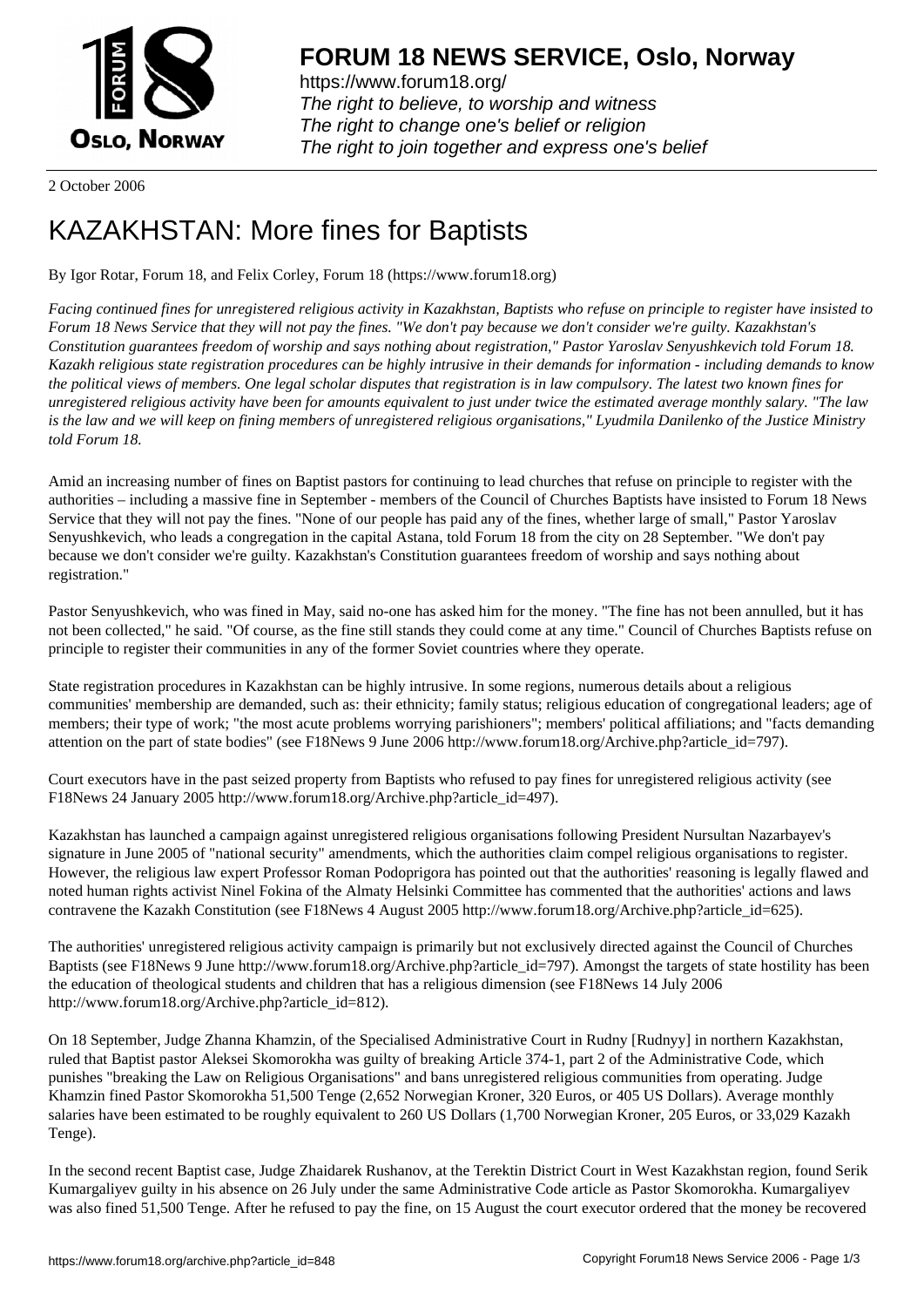estimated average monthly salary) was withheld from Kumargaliyev's salary.

During the court hearing in Rudny, Pastor Skomorokha refused to plead guilty and stated that there had been an active Baptist congregation in Rudny since 1992 and that he was the Pastor having been elected by the church members. However, the Court concluded that Skomorokha's guilt was clear, because he did not deny the fact that the religious group was active, nor that he exerted authority as minister of the church by holding services and carrying out baptisms and funerals.

The prosecution of Pastor Skomorokha came after three police raids on the congregation. During the first raid the police did not disturb the service, a church member who preferred to be anonymous told Forum 18 on 28 September. The second raid was during the church's Wednesday evening service, and the police took the names and personal details of a group of fellow-Baptists visiting from other towns. The third raid was also during a Wednesday evening service. "The police said they would just ask a few questions for a couple of minutes, but they were there for more than an hour," the church member – who was one of those at the service – told Forum 18. "We refused to answer their questions, and they didn't know what to do."

Police filmed the congregation against their wishes, telling them that it was for court use, not to be used on television, the church member said. The judge at Skomorokha's trial watched this film. In other incidents, the police have allowed hostile TV stations to use police film to encourage intolerance against religious minorities (see F18News 2 June 2006 http://www.forum18.org/Archive.php?article\_id=793).

No action was taken against other church members, after Pastor Skomorokha stated that he leads the church and was taking full responsibility on himself. The congregation member insisted that Skomorokha would not pay the fine and said he would challenge the fine at the Kustanai Regional Court. "If he pays it would show we are guilty."

Before the introduction of the amendments to the law on national security, fines for unlawful religious activity rarely exceeded 13,000 Tenge (685 Norwegian Kroner, 87 Euros, or 109 US Dollars). But more recently fines have dramatically increased. Under the amendments, the minimum fine imposed on a community operating without registration was raised to 13,000 Tenge. Both Judge Zhaidar Rushanov and Zhanna Khamsin gave exactly the same answer to Forum 18 on 28 September: "The law is the law. Unregistered religious communities are not allowed to operate. I handed down the minimum fine according to Article 374-1."

The most recent two fines are, however, smaller than the two massive fines of 103,000 Tenge (5,425 Norwegian Kroner, 686 Euros or 870 US Dollars) imposed on Baptist pastors Yegor Prokopenko (see F18News 14 July 2006 http://www.forum18.org/Archive.php?article\_id=812) and Yaroslav Senyushkevich (see F18News 9 June 2006 http://www.forum18.org/Archive.php?article\_id=797).

"The law is the law and we will keep on fining members of unregistered religious organisations," Lyudmila Danilenko, head of the Department for Registration of Religious Organisations at the Justice Ministry's Religious Affairs Committee, told Forum 18 on 28 September. "The members of the Baptist Council of Churches represent a separate issue. We can show leniency towards religious communities that have not succeeded in being registered; we always first warn believers about the requirement to register. We cannot show leniency towards members of the Council of Churches, who are clearly disregarding the current legislation."

The Kazakh government has devoted much effort and money to trying to persuade the world that it is religiously tolerant, despite its long record of attacks on religious freedom – especially the religious freedom of religious minorities such as Hare Krishna devotees (see F18News 8 September 2006 http://www.forum18.org/Archive.php?article\_id=839).

On 11 September, before the opening of a conference designed to boost these claims of state religious tolerance, Kazakh President Nursultan Nazarbayev promised Bhakti Bhrnga Govinda Swami, of the Society for Krishna Consciousness, that he personally would look into the Krishna believers' difficulties and sort out the problems that had arisen. "Of course, we are delighted by the President's promise, but so far it is too early to reach any conclusions," Maxim Varfolomeyev of the Hare Krishnas told Forum 18 on 28 September from their Commune outside Almaty. "The Justice Ministry's Religious Affairs Committee has set up a Commission to resolve our difficulties and its members came to our farm today. Now we have to wait and see what conclusions they reach."

Last April, an attempt was made by the authorities to demolish the Hare Krishna Commune, the only such commune in the former Soviet Union. Despite the failure of that attempt, threats were made at that time to resume demolition attempts later (see F18News 26 April 2006 http://www.forum18.org/Archive.php?article\_id=769). Hostile media coverage of the Hare Krishna community has continued, which has led to aggression against devotees and is thought by them to be state-approved (see F18News 2 June 2006 http://www.forum18.org/Archive.php?article\_id=793). (END)

For more background, see Forum 18's Kazakhstan religious freedom survey at http://www.forum18.org/Archive.php?article\_id=701

A personal commentary on how attacking religious freedom damages national security in Kazakhstan is at http://www.forum18.org/Archive.php?article\_id=564